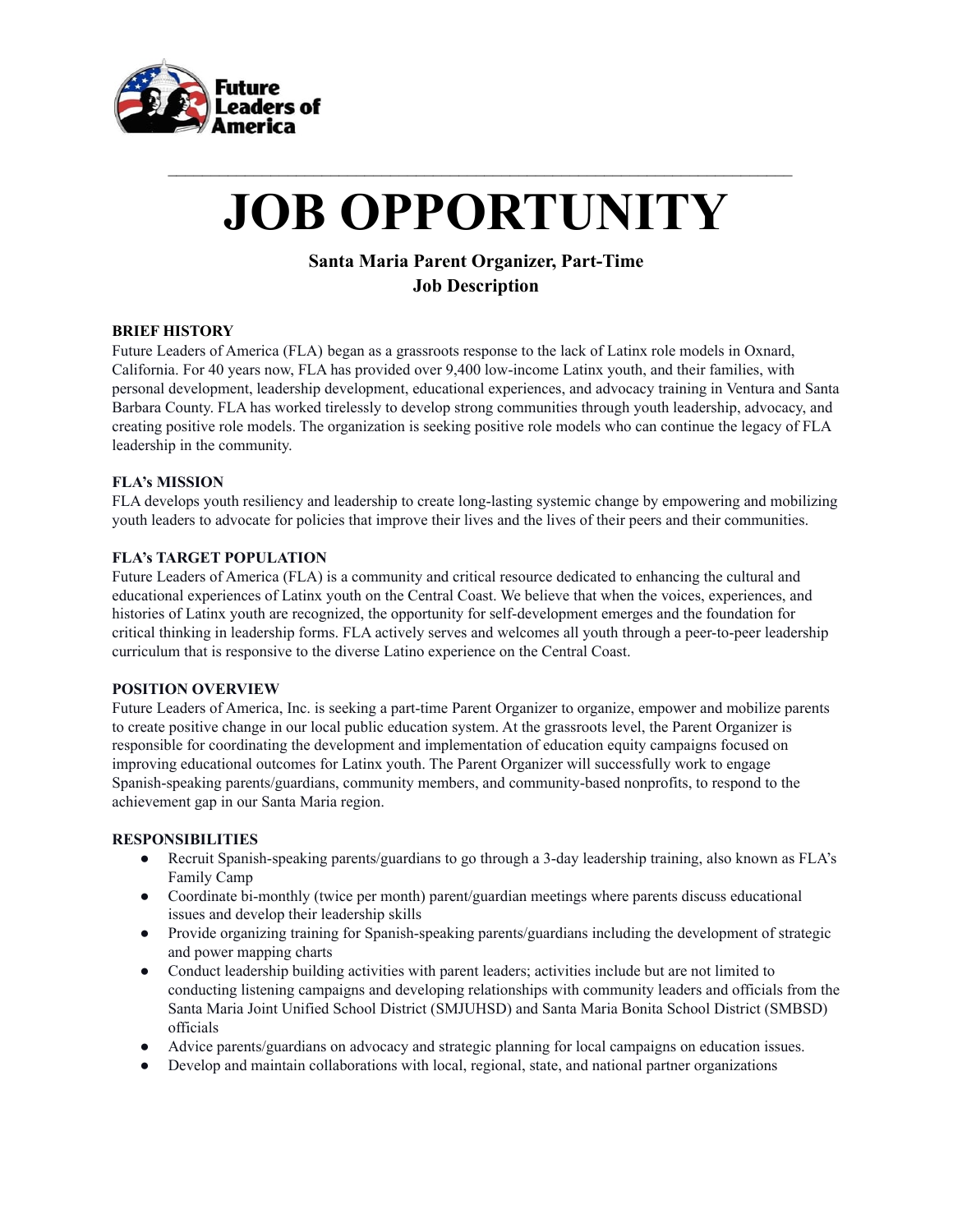

# **JOB REQUIREMENTS/QUALIFICATIONS**

- Fluent English and Spanish-speaking skills
- Experience in grassroots organizing and volunteer campaign mobilization
- Outstanding people skills
- Proven capacity to work effectively in teams of diverse people and organizations
- Strong organizational, communications, computer, problem-solving and analytical skills
- Highly self-motivated and directed
- Proven commitment to progressive values and social change
- Experience with issue advocacy campaigns and working with a contact database strongly preferred

## **SCHEDULES**

Our work schedules vary, primarily according to our programming schedule. Weekly work schedules are typically planned by you and your supervisor up to a week in advance. Because we are a youth service organization, most of our programming occurs after school and work hours. You must understand and anticipate that your schedules will vary.

# **AT-WILL EMPLOYMENT**

It is important to note that employment with FLA is based on mutual consent, is for an unspecified term, and is considered employment-at-will. Accordingly, either you or FLA - with or without cause or advance notice - can terminate the employment relationship, at any time. Future Leaders of America, Inc. also has the right to change the terms and conditions of your employment with or without notice including but not limited to termination, demotion, promotion, transfer, compensation, benefits, duties, and location of work.

## **PHYSICAL DEMANDS**

The physical demands described here are representative of those that must be met by an employee to successfully perform the essential functions of this job. Reasonable accommodations may be made to enable individuals with disabilities to perform the essential functions.

# **OTHER REQUIREMENTS**

Valid driver's license with insurance and dependable access to a car to drive for work. A background and livescan check are required prior to employment.

**REPORTS TO:** Director of Annual Programming & Santa Maria Community Organizer

**STATUS:** Part-Time, Non-exempt

**COMPENSATION RANGE:** \$20-\$22.00/HR

To apply, please email a cover letter and resume by *Friday, May 13th, 2022* to Ivette Peralta, Director of Annual Programming at: ivette@futureleadersnow.org. Subject: Santa Maria Parent Organizer.

**Future Leaders of America, Inc. has a deep commitment to fostering equal opportunity in employment and encourages applications from individuals of diverse racial, ethnic, and cultural backgrounds and representing all genders, ages, beliefs, and identities.**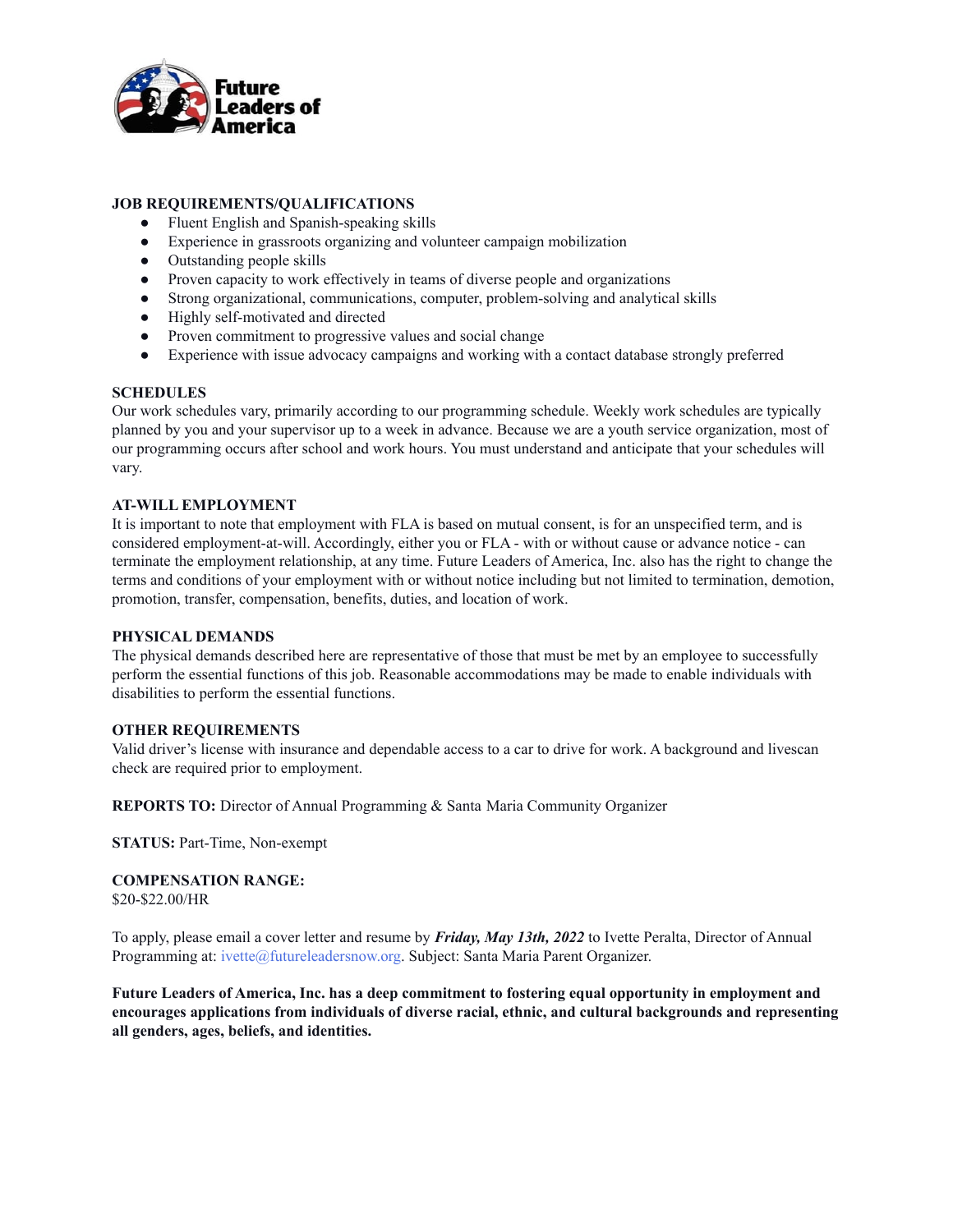

# **OPORTUNIDAD DE TRABAJO**

 $\mathcal{L}_\text{max} = \frac{1}{2} \sum_{i=1}^n \mathcal{L}_\text{max} = \frac{1}{2} \sum_{i=1}^n \mathcal{L}_\text{max} = \frac{1}{2} \sum_{i=1}^n \mathcal{L}_\text{max} = \frac{1}{2} \sum_{i=1}^n \mathcal{L}_\text{max} = \frac{1}{2} \sum_{i=1}^n \mathcal{L}_\text{max} = \frac{1}{2} \sum_{i=1}^n \mathcal{L}_\text{max} = \frac{1}{2} \sum_{i=1}^n \mathcal{L}_\text{max} = \frac{1}{2} \sum_{i=$ 

# **Organizadorx de Familiar en Santa Maria, Tiempo Parcial Descripción del trabajo**

# **BREVE HISTORIA**

Future Leaders of America (FLA) comenzó como una respuesta de base a la falta de modelos latinxs ejemplares en Oxnard, California. Durante 40 años, FLA ha brindado a más de 9,400 jóvenes latinxs de bajos ingresos y a sus familias desarrollo personal, desarrollo de liderazgo, experiencias educativas y capacitación en abogacía en los condados de Ventura y Santa Bárbara. FLA ha trabajado incansablemente para desarrollar comunidades sólidas a través del liderazgo juvenil, la abogacía y la creación de modelos latinxs ejemplares. La organización está buscando modelos a seguir positivos que puedan continuar con el legado de liderazgo de la FLA en la comunidad.

# **LA MISIÓN DE FLA**

FLA desarrolla la resiliencia y el liderazgo de lxs jóvenes para crear un cambio sistémico duradero al empoderar y movilizar a líderes jóvenes para que aboguen por políticas que mejoren sus vidas y las vidas de sus compañerxs y sus comunidades.

# **POBLACIÓN OBJETIVO DE FLA**

Future Leaders of America (FLA) es una comunidad y un recurso fundamental dedicado a mejorar las experiencias culturales y educativas de los jóvenes latinxs en la costa central. Creemos que cuando se reconocen las voces, experiencias e historias de la juventud latinx, surge la oportunidad de autodesarrollo y la base para el pensamiento crítico en formas de liderazgo. FLA sirve activamente y da la bienvenida a todos los jóvenes a través de un plan de estudios de liderazgo entre pares que responde a la diversa experiencia latinx en la Costa Central.

# **DESCRIPCIÓN GENERAL DEL PUESTO**

Future Leaders of America, Inc. está buscando un organizador(x/a) familiar de tiempo parcial para organizar, capacitar y movilizar a los padres/madres/guardianes para crear un cambio positivo en nuestro sistema de educación pública local. A nivel de base, el Organizador(x/a) Familiar es responsable de coordinar el desarrollo y la implementación de campañas de equidad educativa enfocadas en mejorar los resultados educativos para los jóvenes latinxs. El Organizador (x/a) Familiar trabajará con éxito para involucrar a los padres/guardianes, miembros de la comunidad y organizaciones comunitarias sin fines de lucro que hablan español, para responder a la brecha de rendimiento académico en nuestra región de Santa María.

# **RESPONSABILIDADES**

- Reclutar padres/madres/guardianes que hablen español para participar en una capacitación de liderazgo de 3 días, también conocida como Campamento Familiar de FLA
- Coordinar reuniones bimensuales (dos veces al mes) para padres/madres/guardianes en las que se discutan temas educativos y desarrollen sus habilidades de liderazgo.
- Brindar capacitación en organización para padres/madres/guadianes que hablen español, incluido el desarrollo de gráficos de mapas estratégicos y de división de poder electoral.
- Llevar a cabo actividades de desarrollo de liderazgo con los padres/madre/guardianes líderes; las actividades incluyen, pero no se limitan a: llevar a cabo campañas para escuchar y desarrollar relaciones con líderes comunitarios y funcionarios del Distrito Escolar Unificado de Santa María (SMJUHSD) y funcionarios del Distrito Escolar de Santa Maria Bonita (SMBSD)
- Asesorar a los padres/madres/guardianes sobre defensa y planificación estratégica para campañas locales sobre temas educativos.